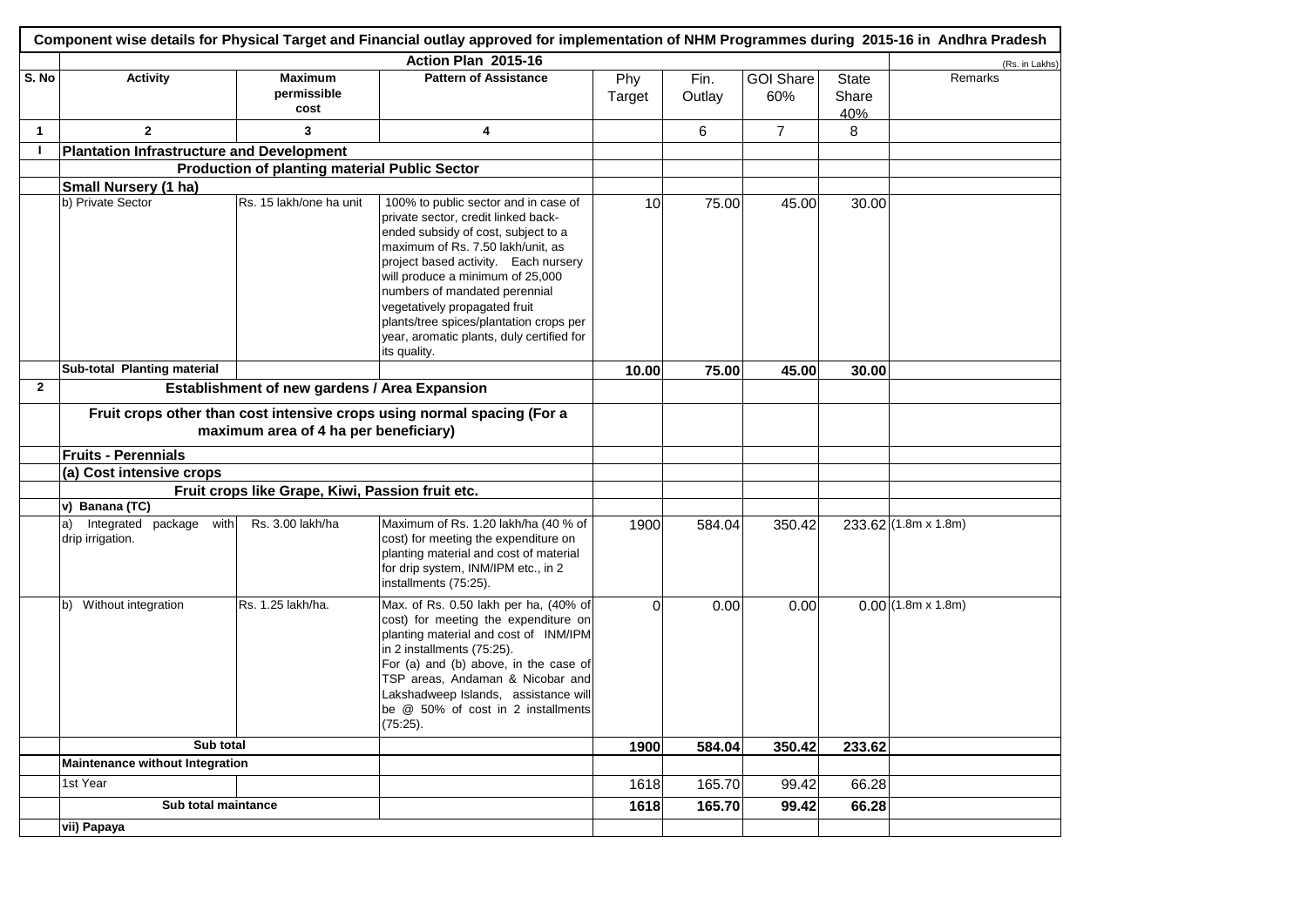| a) Integrated package with<br>drip irrigation.                                    | Rs. 2.00 lakh/ha. | Maximum of Rs. 0.80 lakh/ha (40% of<br>the cost) for meeting expenditure on<br>planting material, drip irrigation and<br>cost of material for INM/IPM, in 2<br>installments (75:25).         | 1300     | 240.46 | 144.28 |       | $96.18(1.8m \times 1.8m)$ |
|-----------------------------------------------------------------------------------|-------------------|----------------------------------------------------------------------------------------------------------------------------------------------------------------------------------------------|----------|--------|--------|-------|---------------------------|
| b) Without integration                                                            | Rs. 60,000/ha     | Maximum of Rs. 0.30 lakh/ha (50 % of<br>cost) for meeting the expenditure on<br>planting material and cost of INM/IPM<br>in 2 installments (75:25).<br>For (a) and (b) above, in the case of | 0.0      | 0.00   | 0.00   | 0.00  |                           |
|                                                                                   |                   | NE and Himalayan States, TSP areas,<br>Nicobar<br>Andaman<br>&<br>and<br>Lakshadweep Islands, assistance will<br>be @ 50% of cost in 2 installments<br>$(75:25)$ .                           |          |        |        |       |                           |
| Sub total                                                                         |                   |                                                                                                                                                                                              | 1300     | 240.46 | 144.28 | 96.18 |                           |
| Maintenance without Integration                                                   |                   |                                                                                                                                                                                              |          |        |        |       |                           |
| 1st Year                                                                          |                   |                                                                                                                                                                                              |          | 0.00   | 0.00   | 0.00  |                           |
| Sub total maintance                                                               |                   |                                                                                                                                                                                              | 0        | 0.00   | 0.00   | 0.00  |                           |
| ix) High density planting (mango, guava, litchi, pomegranate, apple, citrus etc). |                   |                                                                                                                                                                                              |          |        |        |       |                           |
| a) Integrated package with drip<br>irrigation                                     | Rs. 1.50 lakh /ha | Maximum of Rs. 0.60 lakh per ha.<br>(40% of cost) for meeting the<br>expenditure on planting material, cost<br>of drip system, INM/IPM, canopy                                               | $\Omega$ | 0.00   | 0.00   | 0.00  |                           |
|                                                                                   |                   | management etc., in 3 installments of<br>60:20:20 subject to survival rate of<br>75% in 2nd year and 90% in 3 <sup>rd</sup> year).                                                           |          |        |        |       |                           |
| Mango                                                                             | -do-              | -do-                                                                                                                                                                                         | 600      | 47.88  | 28.73  | 19.15 |                           |
| Guava                                                                             |                   |                                                                                                                                                                                              | 250      | 44.00  | 26.40  | 17.60 |                           |
| Pomegranate                                                                       |                   |                                                                                                                                                                                              | 500      | 57.60  | 34.56  | 23.04 |                           |
| b) Without Integration. (Mango) Rs. 1.00 lakh/ha.                                 |                   | Maximum of Rs. 0.40 lakh/ha (40% of<br>the cost) for meeting the expenditure                                                                                                                 | 0.0      | 0.00   | 0.00   | 0.00  |                           |
|                                                                                   |                   | on planting material and cost of<br>INM/IPM in 3 installments (60:20:20).                                                                                                                    |          |        |        |       |                           |
|                                                                                   |                   | For (a) and (b) above, in the case of                                                                                                                                                        |          |        |        |       |                           |
|                                                                                   |                   | TSP areas, Andaman & Nicobar and                                                                                                                                                             |          |        |        |       |                           |
|                                                                                   |                   | Lakshadweep Islands, assistance will<br>be @ 50% of cost in 3 installments of                                                                                                                |          |        |        |       |                           |
|                                                                                   |                   | 60:20:20 subject to survival rate of                                                                                                                                                         |          |        |        |       |                           |
|                                                                                   |                   | 75% in 2nd year and 90% in 3rd year)                                                                                                                                                         |          |        |        |       |                           |
| Sub total                                                                         |                   |                                                                                                                                                                                              | 1350     | 149.48 | 89.69  | 59.79 |                           |
| Maintenance without Integration                                                   |                   |                                                                                                                                                                                              |          |        |        |       |                           |
| 1st Year                                                                          |                   |                                                                                                                                                                                              |          |        |        |       |                           |
| (Mango)                                                                           |                   |                                                                                                                                                                                              | 295.51   | 7.86   | 4.72   | 3.14  |                           |
| Guava                                                                             |                   |                                                                                                                                                                                              | 10.00    | 0.59   | 0.35   | 0.23  |                           |
| Pomegranate                                                                       |                   |                                                                                                                                                                                              | 314.50   | 16.76  | 10.05  | 6.70  |                           |
| 2nd Year                                                                          |                   |                                                                                                                                                                                              |          |        |        |       |                           |
| (Mango)                                                                           |                   |                                                                                                                                                                                              | 588.18   | 44.11  | 26.47  | 17.65 |                           |
| Guava                                                                             |                   |                                                                                                                                                                                              | 51.16    | 4.09   | 2.46   | 1.64  |                           |
| Pomegranate                                                                       |                   |                                                                                                                                                                                              | 252.98   | 18.97  | 11.38  | 7.59  |                           |
| <b>Sub total Maintance</b>                                                        |                   |                                                                                                                                                                                              | 1512.33  | 92.38  | 55.43  | 36.95 |                           |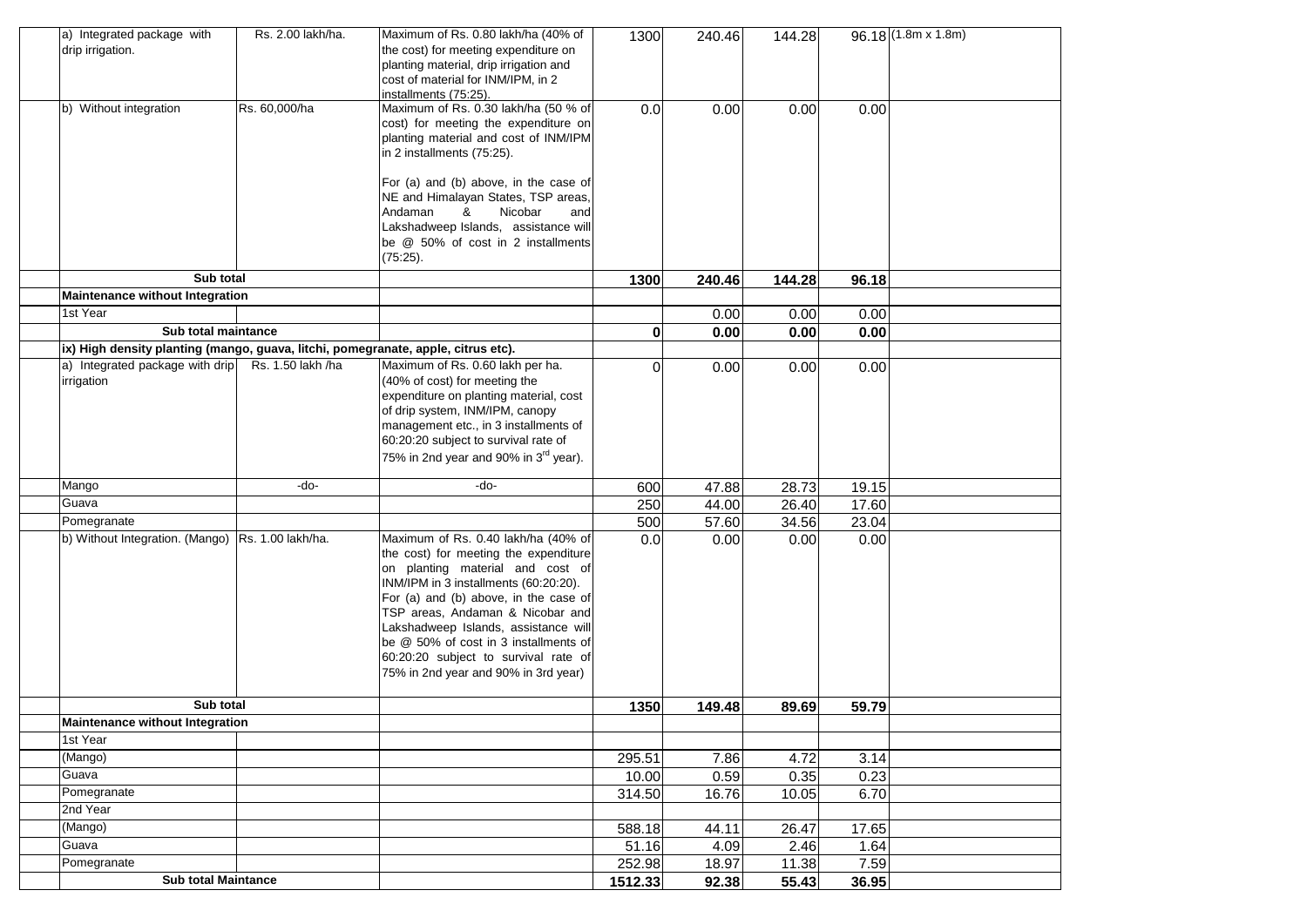|              | (b) Fruit crops other than cost intensive crops using normal spacing |                                                      |                                         |         |        |        |        |                 |
|--------------|----------------------------------------------------------------------|------------------------------------------------------|-----------------------------------------|---------|--------|--------|--------|-----------------|
|              | a) Integrated package with drip Rs. 1.00 lakh/ha                     |                                                      | Maximum of Rs. 0.40 lakh/ ha. (40% of   |         | 0.00   | 0.00   | 0.00   |                 |
|              | irrigation                                                           |                                                      | cost) for meeting the expenditure on    |         |        |        |        |                 |
|              |                                                                      |                                                      | planting material, cost of drip system, |         |        |        |        |                 |
|              |                                                                      |                                                      | INM/IPM, canopy management etc in 3     |         |        |        |        |                 |
|              |                                                                      |                                                      | installments of 60:20:20 subject to     |         |        |        |        |                 |
|              |                                                                      |                                                      | survival rate of 75% in 2nd year & 90%  |         |        |        |        |                 |
|              |                                                                      |                                                      | in 3rd year for perennial crops and for |         |        |        |        |                 |
|              |                                                                      |                                                      | non perennial crops in 2 installments   |         |        |        |        |                 |
|              |                                                                      |                                                      | of 75:25.                               |         |        |        |        |                 |
|              | Sweet Orange                                                         |                                                      |                                         | 700     | 67.21  | 40.33  |        | $26.88$ 6m x 6m |
|              | Acid lime                                                            |                                                      |                                         | 450     | 43.21  | 25.92  |        | 17.28 6m x 6m   |
|              | b) Without Integration                                               | Rs. 60,000/ha                                        | Maximum of Rs. 0.30 lakh/ha (50 % of    |         | 0.00   | 0.00   | 0.00   |                 |
|              |                                                                      |                                                      | cost) for meeting the expenditure on    |         |        |        |        |                 |
|              |                                                                      |                                                      | planting material and cost of INM/IPM   |         |        |        |        |                 |
|              |                                                                      |                                                      | in 3 installments of 60:20:20.          |         |        |        |        |                 |
|              | Sub total                                                            |                                                      |                                         | 1150    | 110.41 | 66.25  | 44.17  |                 |
|              | Maintenance without Integration                                      |                                                      |                                         |         |        |        |        |                 |
|              | 1st Year                                                             |                                                      |                                         |         |        |        |        |                 |
|              | Sweet Orange                                                         |                                                      |                                         | 169.32  | 5.42   | 3.25   |        | $2.17$ 5m x 5m  |
|              | Acid lime                                                            |                                                      |                                         | 288.86  | 9.24   | 5.55   |        | $3.70$ 5m x 5m  |
|              | 2nd Year                                                             |                                                      |                                         |         |        |        |        |                 |
|              | <b>Sweet Orange</b>                                                  |                                                      |                                         | 398.58  | 31.69  | 19.01  |        | 12.68 5m x 5m   |
|              | Acid lime                                                            |                                                      |                                         | 673.77  | 50.53  | 30.32  |        | $20.21$ 5m x 5m |
|              |                                                                      |                                                      |                                         |         | 0.00   | 0.00   | 0.00   |                 |
|              | <b>Sub total Maintance</b>                                           |                                                      |                                         | 1530.53 | 96.88  | 58.13  | 38.75  |                 |
|              |                                                                      | Vegetable (For maximum area of 2 ha per beneficiary) |                                         |         |        |        |        |                 |
|              | <b>Hybrid</b>                                                        | Rs.50,000/ha                                         | 40% of cost in general areas            | 2050    | 410.00 | 246.00 | 164.00 |                 |
|              | Sub-total                                                            |                                                      |                                         | 2050    | 410.00 | 246.00 | 164.00 |                 |
| $\mathbf{3}$ | Flowers (For a maximum of 2 ha per beneficiary)                      |                                                      |                                         |         |        |        |        |                 |
|              | <b>Loose Flowers</b>                                                 |                                                      |                                         |         |        |        |        |                 |
|              | <b>Small &amp; Marginal Farmers</b>                                  | Rs. 40,000/ha                                        | 40% of cost                             | 900.0   | 144.00 | 86.40  | 57.60  |                 |
|              | Other farmers                                                        | do                                                   | 25% of cost                             |         | 0.00   | 0.00   | 0.00   |                 |
|              | <b>Sub-total flowers</b>                                             |                                                      |                                         | 900.0   | 144.00 | 86.40  | 57.60  |                 |
|              | Plantation crops (For a maximum area of 4 ha per beneficiary)        |                                                      |                                         |         |        |        |        |                 |
|              | <b>Cashew</b>                                                        |                                                      |                                         |         |        |        |        |                 |
|              | a) Integrated package with Rs. 1.00 lakh/ha                          |                                                      | Rs. 0.40 lakh per ha (40% of cost) for  |         | 0.00   | 0.00   | 0.00   |                 |
|              | drip irrigation                                                      |                                                      | meeting the expenditure on planting     |         |        |        |        |                 |
|              |                                                                      |                                                      | material and cost of material for drip  |         |        |        |        |                 |
|              |                                                                      |                                                      | system, INM/IPM etc) in 3 installments  |         |        |        |        |                 |
|              |                                                                      |                                                      | of 60:20:20 subject to survival rate of |         |        |        |        |                 |
|              |                                                                      |                                                      | 50% in second year and 90% in third     |         |        |        |        |                 |
|              |                                                                      |                                                      | year.                                   |         |        |        |        |                 |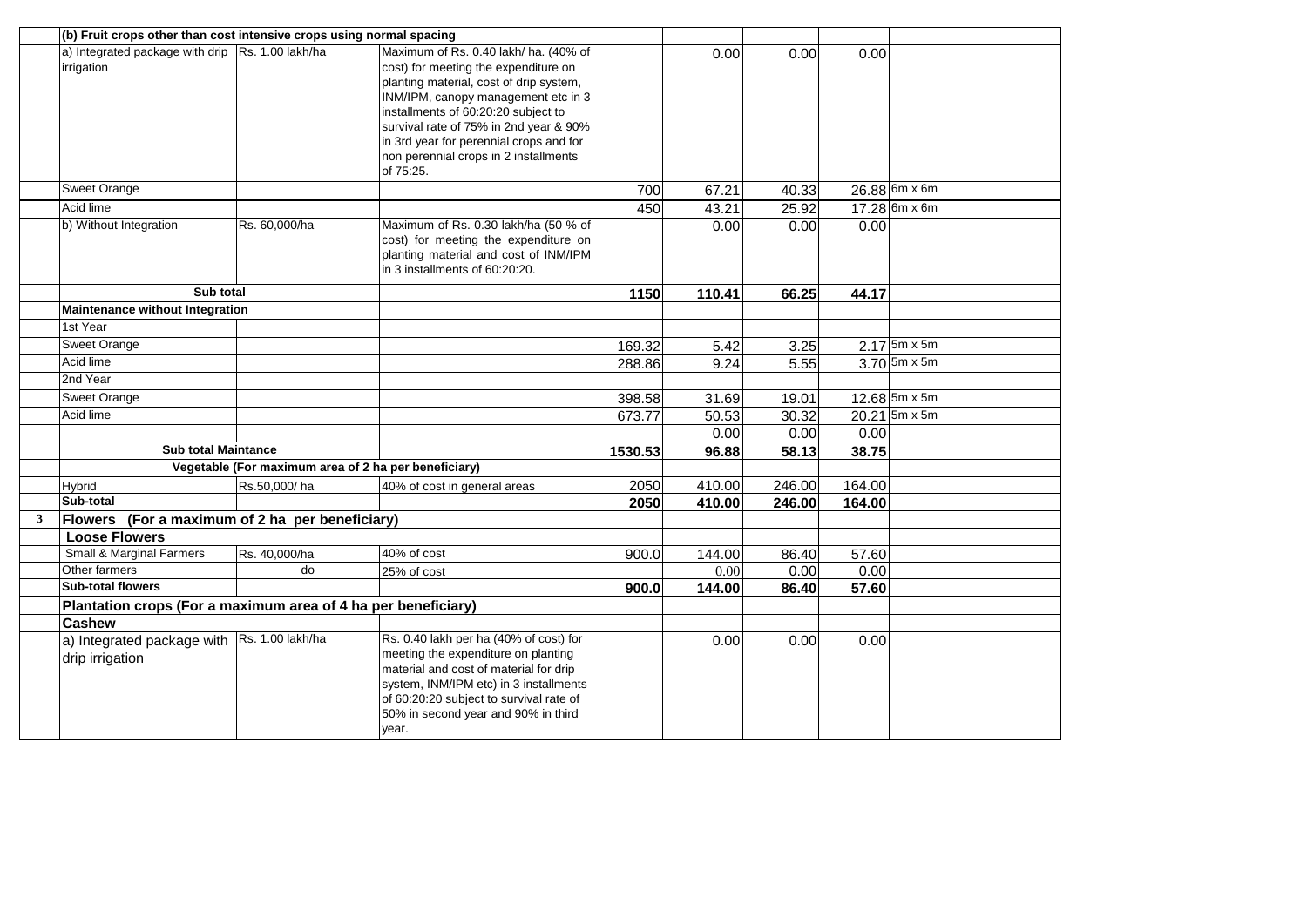|                 | b) Without integration                                                | Rs. 50,000/ha                | Rs.0.20 lakh per ha (40 % of cost)                                                        |              | 0.00    | 0.00   | 0.00   |                                            |
|-----------------|-----------------------------------------------------------------------|------------------------------|-------------------------------------------------------------------------------------------|--------------|---------|--------|--------|--------------------------------------------|
|                 |                                                                       |                              | for meeting the expenditure on                                                            |              |         |        |        |                                            |
|                 |                                                                       |                              | planting material and cost of material                                                    |              |         |        |        |                                            |
|                 |                                                                       |                              | for INM/IPM in 3 installments of                                                          |              |         |        |        |                                            |
|                 |                                                                       |                              | 60:20:20 subject to survival rate of                                                      |              |         |        |        |                                            |
|                 |                                                                       |                              | 75% in second year and 90% in third                                                       |              |         |        |        |                                            |
|                 |                                                                       |                              | year for a maximum area of 4 ha per                                                       |              |         |        |        |                                            |
|                 |                                                                       |                              | beneficiary.<br>For                                                                       |              |         |        |        |                                            |
|                 |                                                                       |                              | (a) and (b) above, in the case of TSP                                                     |              |         |        |        |                                            |
|                 |                                                                       |                              | areas, Andaman & Nicobar and                                                              |              |         |        |        |                                            |
|                 |                                                                       |                              | Lakshadweep Islands assistance will<br>be @ 50% of cost in 3 installments.                |              |         |        |        |                                            |
|                 |                                                                       |                              |                                                                                           |              |         |        |        |                                            |
|                 | Sub-total                                                             |                              |                                                                                           | $\mathbf{0}$ | 0.00    | 0.00   | 0.00   |                                            |
|                 |                                                                       | Maintenance I year           |                                                                                           |              |         |        |        |                                            |
|                 | Cashew                                                                | Rs. 40,000ha                 | Maximum of Rs. 20,000/- per ha (50%                                                       |              | 0.00    | 0.00   | 0.00   |                                            |
|                 |                                                                       |                              | of cost for meeting the expenditure on                                                    |              |         |        |        |                                            |
|                 |                                                                       |                              | planting material and cost of material                                                    |              |         |        |        |                                            |
|                 |                                                                       |                              | for INM/IPM etc) in 3 installments of                                                     |              |         |        |        |                                            |
|                 |                                                                       |                              | 60:20:20 subject to survival rate of                                                      |              |         |        |        |                                            |
|                 |                                                                       |                              | 75% in second year and 90% in third                                                       |              |         |        |        |                                            |
|                 |                                                                       |                              | year for a maximum area of 4 ha                                                           |              |         |        |        |                                            |
|                 |                                                                       |                              |                                                                                           |              |         |        |        |                                            |
|                 |                                                                       | <b>Sub-total Maintenance</b> |                                                                                           | $\Omega$     | 0.00    | 0.00   | 0.00   |                                            |
|                 | Cashew                                                                | do                           | do                                                                                        |              | 0.00    | 0.00   | 0.00   |                                            |
|                 | Cocoa                                                                 | do                           | do                                                                                        | 888.8        | 23.11   | 13.86  | 9.24   |                                            |
|                 | <b>Sub-total Matanence</b>                                            |                              |                                                                                           | 888.8        | 23.11   | 13.86  | 9.24   |                                            |
|                 | <b>Grand Total Area Expansion</b>                                     |                              |                                                                                           | 8650.00      | 1638.39 | 983.04 | 655.36 |                                            |
|                 | <b>Grand Total Area Expansion maintenance</b>                         |                              |                                                                                           | 5549.78      | 378.07  | 226.84 | 151.23 |                                            |
| 5               | Rejuvenation/replacement of                                           | Rs. 40,000/ha                | 50% of the total cost subject to a                                                        | 2000.00      | 400.00  | 240.00 |        | 160.00 To be implemented as per guidelines |
|                 | senile plantation including                                           |                              | maximum of Rs. 20,000/ha limited to                                                       |              |         |        |        | circulated                                 |
|                 | Canopy management. Mango                                              |                              | two ha per beneficiary.                                                                   |              |         |        |        |                                            |
|                 | Sub-total                                                             |                              |                                                                                           | 2000         | 400.00  | 240.00 | 160.00 |                                            |
|                 | <b>Creation of Water resources</b>                                    |                              |                                                                                           |              |         |        |        |                                            |
|                 | <b>Community tanks</b>                                                |                              |                                                                                           |              |         |        |        |                                            |
|                 | i) Community tanks/on farm ponds/on farm water reservoirs with use of |                              |                                                                                           |              |         |        |        |                                            |
|                 |                                                                       |                              | plastic/RCC lining - (10 ha. of command area, with pond size of 100m x 100m x             |              |         |        |        |                                            |
|                 | Community tanks/on farm ponds/on farm water reservoirs with use of    |                              |                                                                                           |              |         |        |        |                                            |
|                 | plastic/RCC lining                                                    |                              |                                                                                           |              |         |        |        |                                            |
|                 | Plain areas                                                           | Rs. 20.00 lakh in plain      | 100% of cost for 10 ha command                                                            | 10           | 200.0   | 120.00 | 80.00  |                                            |
|                 |                                                                       |                              |                                                                                           |              |         |        |        |                                            |
|                 |                                                                       | areas                        |                                                                                           |              |         |        |        |                                            |
|                 | Hilly areas.                                                          |                              | Rs. 25 lakh/ unit for Hilly 100% of cost for 10 ha command                                |              | 0.00    | 0.00   | 0.00   |                                            |
|                 |                                                                       | areas.                       |                                                                                           |              |         |        |        |                                            |
|                 | ii) Water harvesting system for individuals- for storage of water in  |                              |                                                                                           |              |         |        |        |                                            |
|                 | 20mx20mx3m                                                            |                              |                                                                                           |              |         |        |        |                                            |
|                 | Plain areas                                                           |                              | Rs. 1.50 lakh/unit in plain 50% of cost. Maintenance to be                                | 1500         | 1125.0  | 675.00 | 450.00 |                                            |
|                 |                                                                       | areas and                    | ensured by the beneficiary.                                                               |              |         |        |        |                                            |
|                 |                                                                       |                              |                                                                                           |              |         |        |        |                                            |
|                 | Hilly areas.                                                          | areas                        | Rs. 1.80 lakh/unit in hilly 50% of cost. Maintenance to be<br>ensured by the beneficiary. |              | 0.00    | 0.00   | 0.00   |                                            |
|                 | Sub-total                                                             |                              |                                                                                           | 1510         | 1325.00 | 795.00 | 530.00 |                                            |
| $5\phantom{.0}$ |                                                                       | <b>Protected cultivation</b> |                                                                                           |              |         |        |        |                                            |
|                 |                                                                       |                              |                                                                                           |              |         |        |        |                                            |
|                 | a) Green House structure<br>(b) Naturally ventilated system           |                              |                                                                                           |              |         |        |        |                                            |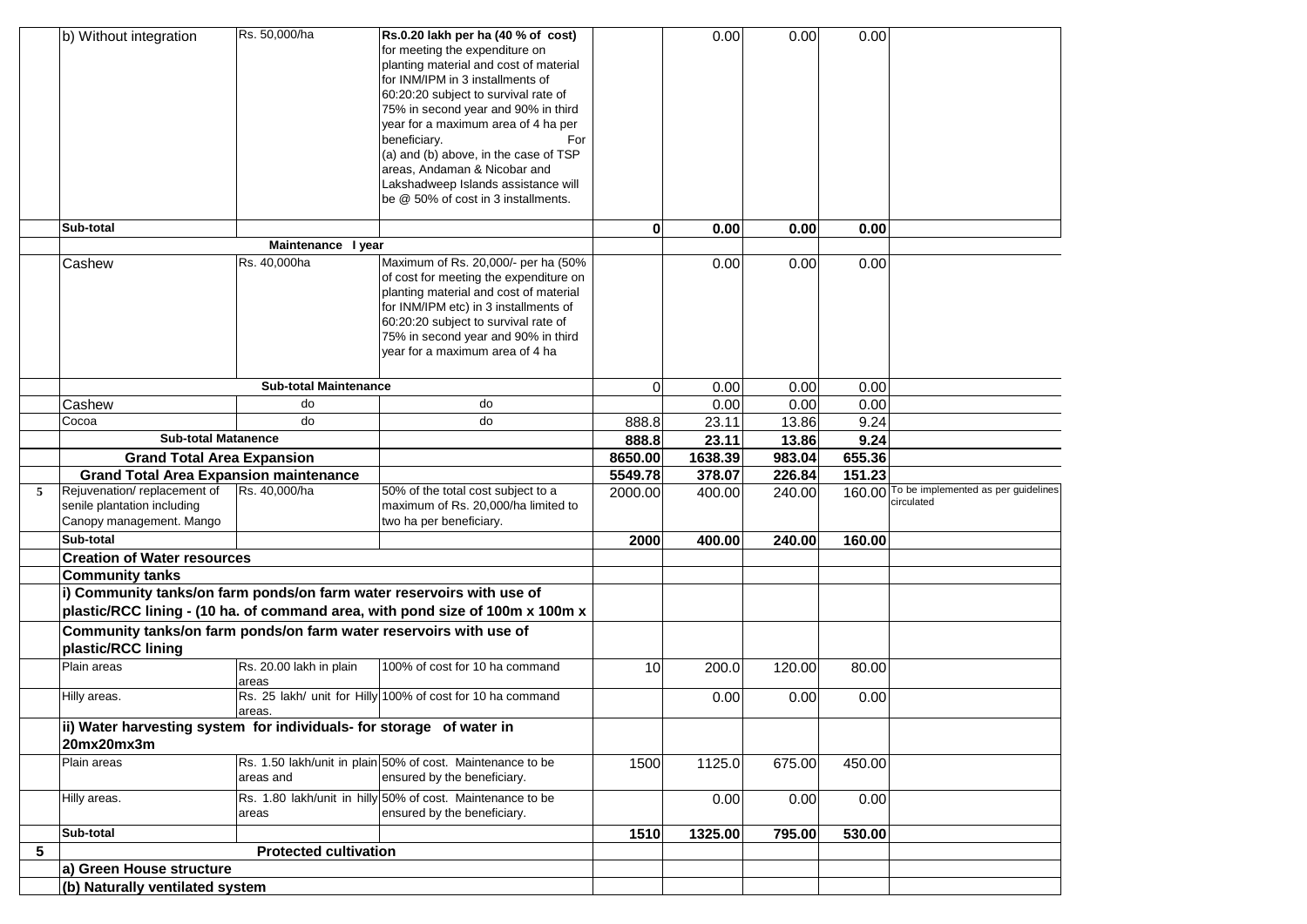|   | l(i) Tubular structur                    | Rs. 890/Sq. m (>1008<br>Sq.m up to 2080 Sq. m) | 50% of the cost limited to 4000 Sq.m<br>per beneficiary. | 15.00        | 667.50  | 400.50  | 267.00  |                                        |
|---|------------------------------------------|------------------------------------------------|----------------------------------------------------------|--------------|---------|---------|---------|----------------------------------------|
|   |                                          | Rs. 844/Sq. m (>2080                           |                                                          |              |         |         |         |                                        |
|   | (i) Tubular structur                     |                                                | 50% of the cost limited to 4000 Sq.m                     | 0.00         | 0.00    | 0.00    | 0.00    |                                        |
|   |                                          | Sq. m up to 4000 Sq. m)                        | per beneficiary.                                         |              |         |         |         |                                        |
|   | c) Plastic Mulching                      |                                                |                                                          |              |         |         |         |                                        |
|   | <b>Plastic Mulching</b>                  | Rs. 32,000/ha                                  | 50% of the total cost limited to 2 ha per                | 11334        | 1813.44 | 1088.06 | 725.38  |                                        |
|   |                                          |                                                | beneficiary.                                             |              |         |         |         |                                        |
|   | <b>Plastic Mulching</b>                  | Rs. 36,800/ha for hilly                        | 50% of the total cost limited to 2 ha per                |              | 0.00    | 0.00    | 0.00    |                                        |
|   |                                          | areas                                          | beneficiary.                                             |              |         |         |         |                                        |
|   | Walk in tunnels                          | Rs. 600/ Sq.m                                  | 50% of the cost limited to 4000 sq.m.                    | 20.40        | 612.00  | 367.20  | 244.80  |                                        |
|   |                                          |                                                | (each unit not to exceed 800 Sq. m per                   |              |         |         |         |                                        |
|   |                                          |                                                | beneficiary).                                            |              |         |         |         |                                        |
|   | e) Anti Bird/Anti Hail Nets              | Rs.35/- per Sq.m                               | 50% of cost limited to 5000 Sq.m per                     |              | 0.00    | 0.00    | 0.00    |                                        |
|   |                                          |                                                | beneficiary.                                             |              |         |         |         |                                        |
|   | f) Cost of planting material &           | Rs.140/Sq. m                                   | 50% of cost limited to 4000 Sq.m per                     | 20           | 140.00  | 84.00   | 56.00   |                                        |
|   | cultivation of high value                |                                                | beneficiary.                                             |              |         |         |         |                                        |
|   | vegetables grown in poly                 |                                                |                                                          |              |         |         |         |                                        |
|   | house                                    |                                                |                                                          |              |         |         |         |                                        |
|   | g) Cost of planting material &           | Rs. 700/Sq.m                                   | 50% of cost limited to 4000 Sq. m per                    |              | 0.00    | 0.00    | 0.00    |                                        |
|   | cultivation of Orchid &                  |                                                | beneficiary.                                             |              |         |         |         |                                        |
|   | Anthurium under poly                     |                                                |                                                          |              |         |         |         |                                        |
|   | house/shade net house.                   |                                                |                                                          |              |         |         |         |                                        |
|   | h) Cost of planting material &           |                                                |                                                          |              |         |         |         |                                        |
|   | cultivation of Carnation &               | Rs. 610/Sq.m                                   | 50% of cost limited to 4000 Sq. m per                    | 10.00        | 305.00  | 183.00  | 122.00  |                                        |
|   |                                          |                                                | beneficiary.                                             |              |         |         |         |                                        |
|   | Gerbera under poly                       |                                                |                                                          |              |         |         |         |                                        |
|   | house/shade net house.                   |                                                |                                                          |              |         |         |         |                                        |
|   | i) Cost of planting material &           | Rs. 426/Sq.m                                   | 50% of cost limited to 4000 Sq. m per                    | 0.00         | 0.00    | 0.00    | 0.00    |                                        |
|   | cultivation of Rose and lilum            |                                                | beneficiary.                                             |              |         |         |         |                                        |
|   | under poly house/shade net               |                                                |                                                          |              |         |         |         |                                        |
|   | house<br>Sub-total protected cultivation |                                                |                                                          | 11369.40     | 3537.94 | 2122.76 | 1415.18 |                                        |
|   |                                          |                                                |                                                          |              |         |         |         | 10.00 3000 ha for mango and 500 ha for |
|   |                                          |                                                |                                                          |              |         |         |         |                                        |
|   | <b>Certification for Good</b>            | Rs. 10,000/ha                                  | 50% of the cost for maximum of                           | 500          | 25.00   | 15.00   |         |                                        |
|   | <b>Agricultural Practices (GAP),</b>     |                                                | 4ha/beneficiary.                                         |              |         |         |         | pomegranate                            |
|   | Including infrastructure                 |                                                |                                                          |              |         |         |         |                                        |
|   |                                          |                                                |                                                          |              |         |         |         |                                        |
|   | <b>CoE</b>                               |                                                |                                                          |              |         |         |         |                                        |
|   | Krishi Project for protected             | Rs.1000.00 lakh/ centre                        | 100% of cost to public sector. This                      |              | 937.00  | 562.20  | 374.80  |                                        |
|   | cultivation in Kuppam (part)             |                                                | can be established through bi-lateral                    |              |         |         |         |                                        |
|   |                                          |                                                | co-operation also.                                       |              |         |         |         |                                        |
|   | Protected cultivation in H.F.            | Rs.1000.00 lakh/ centre                        | 100% of cost to public sector. This                      |              | 606.84  | 364.10  | 242.74  |                                        |
|   | Vellatur - Krishna dist(part)            |                                                | can be established through bi-lateral                    |              |         |         |         |                                        |
|   |                                          |                                                | co-operation also.                                       |              |         |         |         |                                        |
|   | <b>Total CoE</b>                         |                                                |                                                          | $\mathbf{2}$ | 1543.84 | 926.30  | 617.54  |                                        |
| 8 |                                          |                                                |                                                          |              |         |         |         |                                        |
|   | Pollination support through beekeeping   |                                                |                                                          |              |         |         |         |                                        |
|   | Honey bee colony                         | Rs.2000/colony of 8                            | 40% of cost limited to 50 colonies /                     | 400          | 3.20    | 1.92    | 1.28    |                                        |
|   |                                          | rrames                                         | beneficiary.                                             |              |         |         |         |                                        |
|   | Hives                                    | Rs 2000/ per hive.                             | 40% of cost limited to 50 colonies /<br>beneficiarv.     | 400          | 3.20    | 1.92    | 1.28    |                                        |
|   | Equipment including honey                | Rs. 20,000/set                                 | 40% of the cost limited to one set per                   |              |         |         |         |                                        |
|   | extractor (4 frame), food grade          |                                                | beneficiary.                                             | 625          | 50.00   | 30.00   | 20.00   |                                        |
|   | container (30 kg), net, etc.             |                                                |                                                          |              |         |         |         |                                        |
|   | Sub-total                                |                                                |                                                          |              |         |         |         |                                        |
| 9 | <b>Horticulture Mechanization</b>        |                                                |                                                          | 1425         | 56.40   | 33.84   | 22.56   |                                        |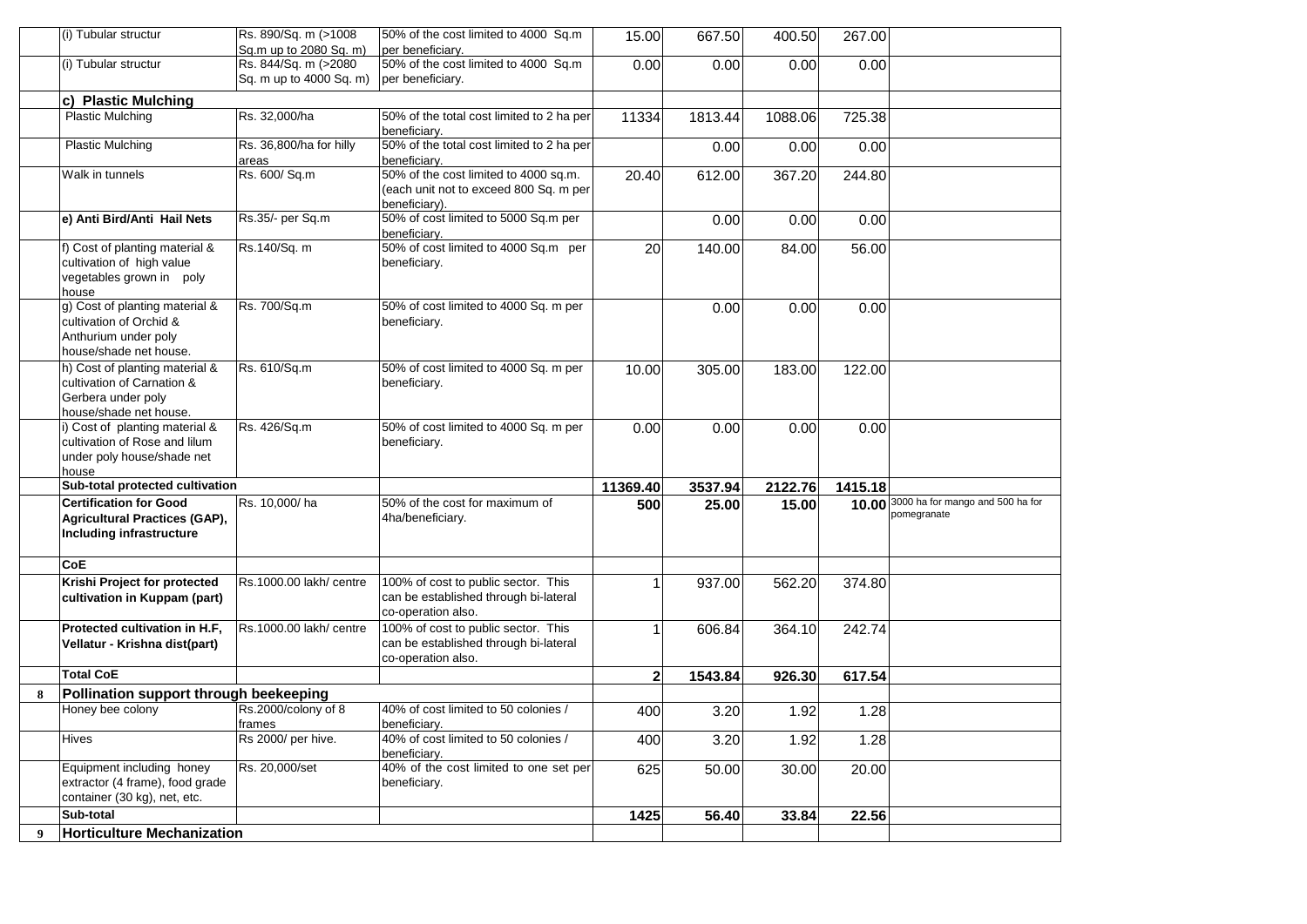| i) Tractor (upto 20 PTO HP)                                               | 3.00 lakh/unit     | 25% of cost, subject to a maximum of<br>Rs. 0.75 lakh/unit for general category<br>farmers, and in the case if SC, ST,<br>Small & Marginal famers, women                                                                                                               | 100      | 75.00  | 45.00 | 30.00 |  |
|---------------------------------------------------------------------------|--------------------|------------------------------------------------------------------------------------------------------------------------------------------------------------------------------------------------------------------------------------------------------------------------|----------|--------|-------|-------|--|
|                                                                           |                    | farmers and beneficiaries in NE states,<br>35% of cost, subject to a maximum of<br>Rs. 1.00 lakh per unit.                                                                                                                                                             |          |        |       |       |  |
| i) Tractor (upto 20 PTO HP)<br>(SC, ST, Small & Marginal<br>famers)       | 3.00 lakh/unit     | 25% of cost, subject to a maximum of<br>Rs. 0.75 lakh/unit for general category<br>farmers, and in the case if SC, ST,<br>Small & Marginal famers, women<br>farmers and beneficiaries in NE states,<br>35% of cost, subject to a maximum of<br>Rs. 1.00 lakh per unit. | $\Omega$ | 0.00   | 0.00  | 0.00  |  |
| ii) Power Tiller                                                          |                    |                                                                                                                                                                                                                                                                        |          |        |       |       |  |
|                                                                           |                    |                                                                                                                                                                                                                                                                        |          |        |       |       |  |
| a) Power tiller (below 8 BHP)<br>(SC, ST, Small & Marginal<br>famers)     | 1.00 lakh per unit | Subject to a maximum of Rs.0.40<br>lakh/unit for general category farmers,<br>and in the case if SC, ST, Small &<br>Marginal farmers, women farmers and<br>beneficiaries in NE states, subject of a<br>maximum of Rs. 0.50 lakh/unit.                                  |          | 0.00   | 0.00  | 0.00  |  |
| b) Power tiller (8 BHP & above)                                           | 1.50 lakh per unit | Subject to a maximum of Rs.0.60<br>lakh/unit for general category farmers,<br>and in the case if SC, ST, Small &<br>Marginal farmers, women farmers and<br>beneficiaries in NE states, subject of a<br>maximum of Rs. 0.75 lakh/unit.                                  | 200      | 120.00 | 72.00 | 48.00 |  |
| b) Power tiller (8 BHP & above)<br>(SC, ST, Small & Marginal<br>famers)   | 1.50 lakh per unit | Subject to a maximum of Rs.0.60<br>lakh/unit for general category farmers,<br>and in the case if SC, ST, Small &<br>Marginal farmers, women farmers and<br>beneficiaries in NE states, subject of a<br>maximum of Rs. 0.75 lakh/unit.                                  |          | 0.00   | 0.00  | 0.00  |  |
| (iii) Tractor/Power tiller (below 20 BHP) driven equipments               |                    |                                                                                                                                                                                                                                                                        |          |        |       |       |  |
| Land Development, tillage<br>a)<br>and seed bed preparation<br>equipments | 0.30 lakh per unit | Subject to a maximum of Rs.0.12<br>lakh/unit for general category farmers,<br>and in the case if SC, ST, Small &<br>Marginal farmers, women farmers and<br>beneficiaries in NE states, subject of a<br>maximum of Rs. 0.15 lakh/unit.                                  |          | 0.00   | 0.00  | 0.00  |  |
| 1) General                                                                | -do-               | -do-                                                                                                                                                                                                                                                                   | 200      | 24.00  | 14.40 | 9.60  |  |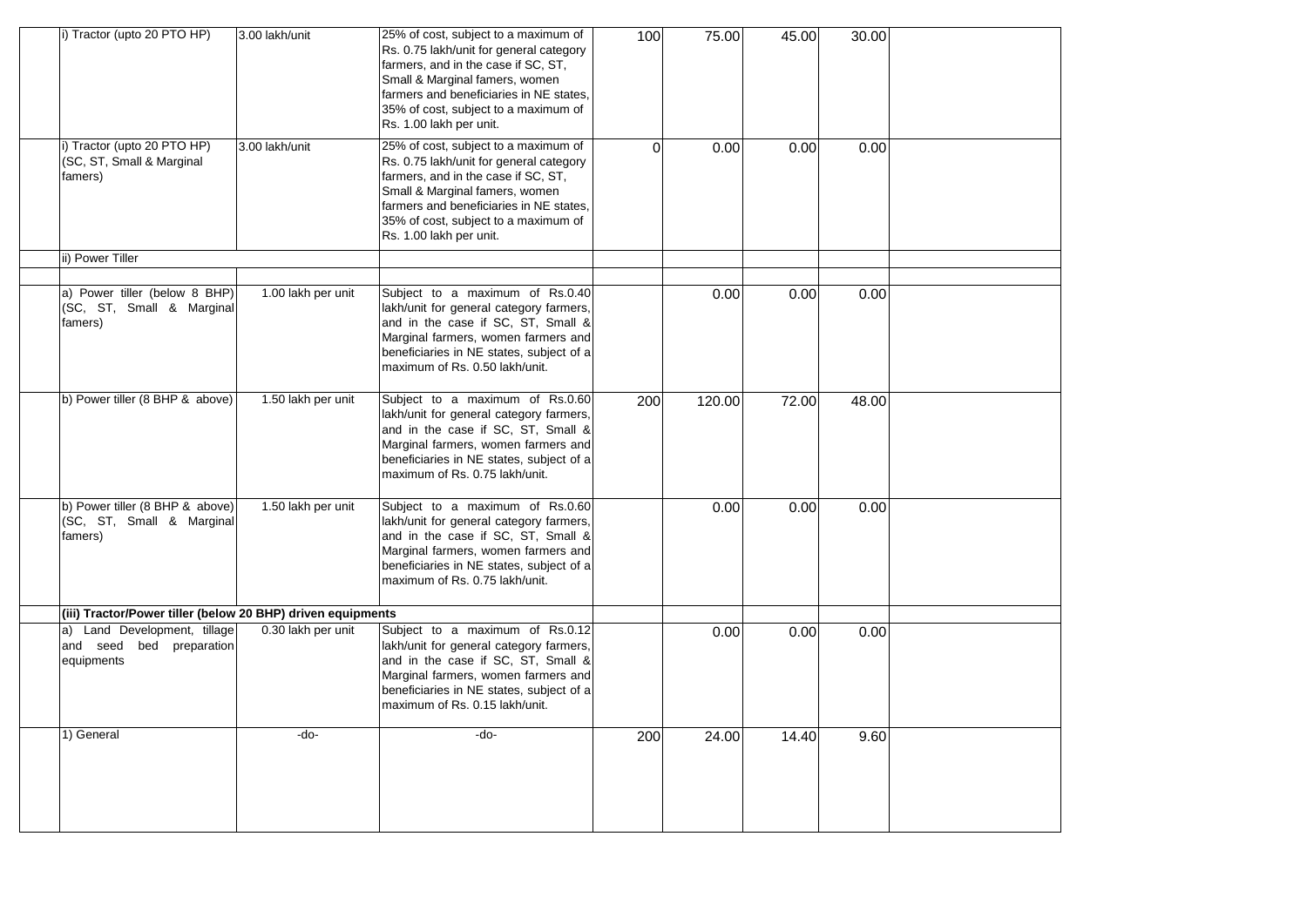|    | Plastic<br>mulch<br>C)<br>laying<br>machine                                     | 0.70 lakh per unit                                         | Subject to a maximum of Rs.0.28<br>lakh/unit for general category farmers,<br>and in the case if SC, ST, Small &<br>Marginal farmers, women farmers and<br>beneficiaries in NE states, subject of a                                      |          | 0.00   | 0.00   | 0.00   |                              |
|----|---------------------------------------------------------------------------------|------------------------------------------------------------|------------------------------------------------------------------------------------------------------------------------------------------------------------------------------------------------------------------------------------------|----------|--------|--------|--------|------------------------------|
|    |                                                                                 |                                                            | maximum of Rs. 0.35 lakh/unit.                                                                                                                                                                                                           |          |        |        |        |                              |
|    | 1) General                                                                      | -do-                                                       | -do-                                                                                                                                                                                                                                     | 10       | 2.80   | 1.68   | 1.12   |                              |
|    | (v) PP Equipment                                                                |                                                            |                                                                                                                                                                                                                                          |          |        |        |        |                              |
|    | Manual Sprayer (Knapsack/foot                                                   |                                                            |                                                                                                                                                                                                                                          |          |        |        |        |                              |
|    | operated sprayer                                                                |                                                            |                                                                                                                                                                                                                                          |          |        |        |        |                              |
|    | a) General                                                                      | 0.012 lakh per unit                                        | Subject to a maximum of Rs.0.005<br>lakh/unit for general category farmers,<br>and in the case if SC, ST, Small &<br>Marginal farmers, women farmers and<br>beneficiaries in NE states, subject of a<br>maximum of Rs. 0.006 lakh/unit.  | 500      | 2.50   | 1.50   | 1.00   |                              |
|    | b) SC/ST etc                                                                    | 0.012 lakh per unit                                        | Subject to a maximum of Rs.0.005<br>lakh/unit for general category farmers,<br>and in the case if SC, ST, Small &<br>Marginal farmers, women farmers and<br>beneficiaries in NE states, subject of a<br>maximum of Rs. 0.006 lakh/unit.  | $\Omega$ | 0.00   | 0.00   | 0.00   |                              |
|    | Power Knapsack sprayer/power<br>operated Taiwan sprayer (8-12<br>Its Capcity)   |                                                            |                                                                                                                                                                                                                                          |          |        |        |        |                              |
|    | a) General                                                                      | 0.062 lakh per unit                                        | Subject to a maximum of Rs. 0.025<br>lakh/unit for general category farmers,<br>and in the case if SC, ST, Small &<br>Marginal farmers, women farmers and<br>beneficiaries in NE states, subject of a<br>maximum of Rs. 0.031 lakh/unit. | 2000     | 50.00  | 30.00  | 20.00  |                              |
|    | Sub-total                                                                       |                                                            |                                                                                                                                                                                                                                          | 3010     | 274.30 | 164.58 | 109.72 |                              |
| 10 | Human Resource Development (HRD)                                                |                                                            |                                                                                                                                                                                                                                          |          |        |        |        |                              |
|    |                                                                                 | <b>Training of farmers</b>                                 |                                                                                                                                                                                                                                          |          |        |        |        |                              |
|    | Within the State                                                                | Rs. 1000/day per farmer<br>including transport             | 100% of the cost.                                                                                                                                                                                                                        | 28900    | 289.00 | 173.40 | 115.60 |                              |
|    | Outside the state                                                               | Project based as per<br>actual.                            | 100% of the cost.                                                                                                                                                                                                                        |          | 0.00   | 0.00   | 0.00   |                              |
|    |                                                                                 | (e) Exposure visit of farmers                              |                                                                                                                                                                                                                                          |          |        |        |        |                              |
|    | Outside the State                                                               | Project based as per<br>actual.                            | 100% of the cost.                                                                                                                                                                                                                        | 4000     | 133.00 | 79.80  | 53.20  |                              |
|    | Outside India                                                                   |                                                            | Rs. 4.00 lakh / participant Project Based. 100% of air/rail travel<br>cost.                                                                                                                                                              | 2.00     | 8.00   | 4.80   |        | 3.20 Project to be submitted |
|    |                                                                                 |                                                            | Training / study tour of technical staff/ field functionaries                                                                                                                                                                            |          |        | 0.00   | 0.00   |                              |
|    | Within the State                                                                | Rs.300/day per<br>participant plus TA/DA,<br>as admissible | 100% of the cost.                                                                                                                                                                                                                        |          | 0.00   | 0.00   | 0.00   |                              |
|    | Study tour to progressive<br>States/ units (group of<br>minimum 5 participants) | Rs.800/day per<br>participant plus TA/DA,<br>as admissible | 100% of the cost.                                                                                                                                                                                                                        | 150      | 8.25   | 4.95   | 3.30   |                              |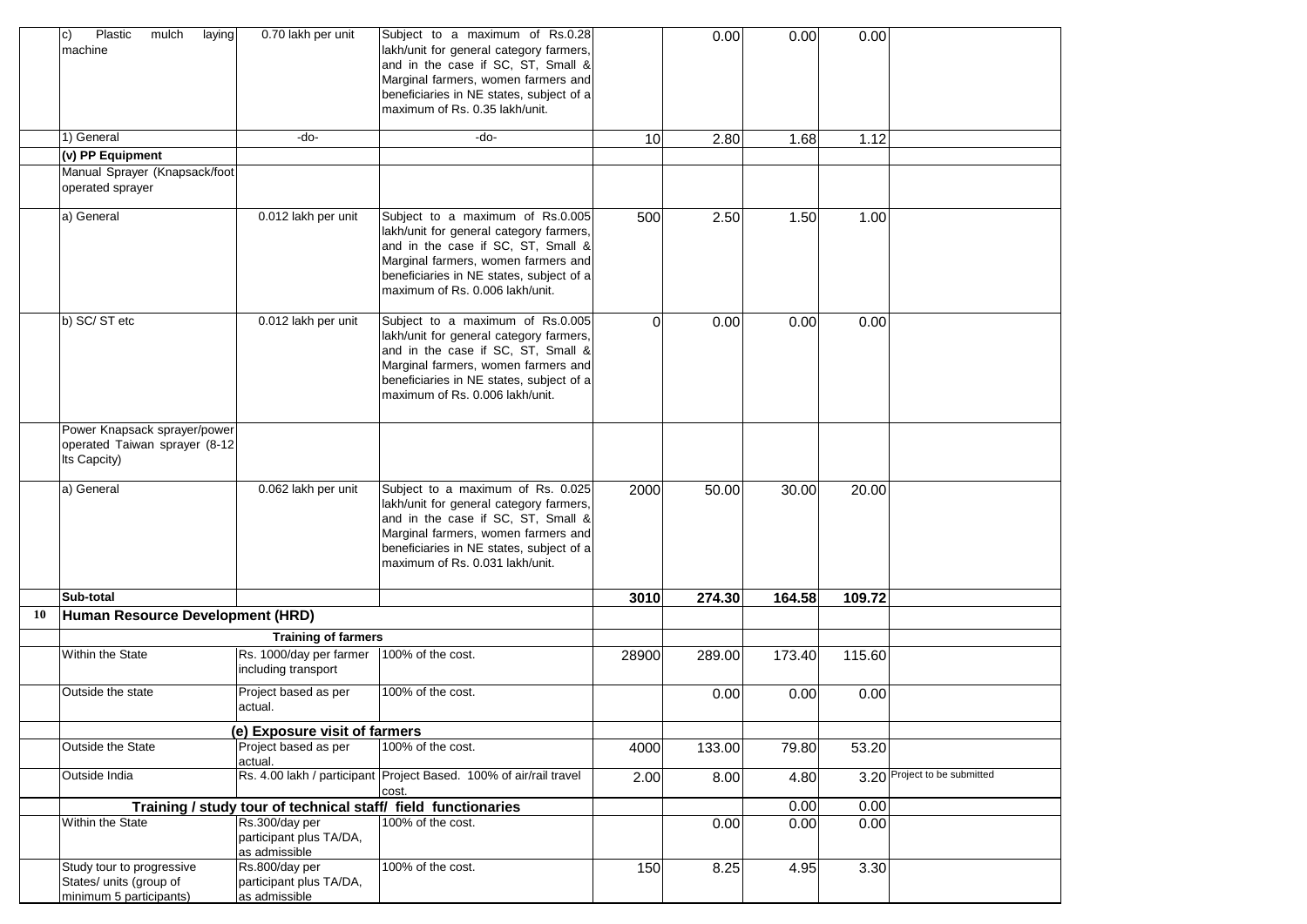|    | Outside India                                                                                                                                                                                                           |                                                                                                                            | Rs. 6.00 lakh / participant 100% of the cost on actual basis.                                                                                                |                | 0.00    | 0.00   |        | 0.00 Project to be submitted                                                                                                                 |
|----|-------------------------------------------------------------------------------------------------------------------------------------------------------------------------------------------------------------------------|----------------------------------------------------------------------------------------------------------------------------|--------------------------------------------------------------------------------------------------------------------------------------------------------------|----------------|---------|--------|--------|----------------------------------------------------------------------------------------------------------------------------------------------|
|    | Sub-total                                                                                                                                                                                                               |                                                                                                                            |                                                                                                                                                              | 33052          | 438.25  | 262.95 | 175.30 |                                                                                                                                              |
| 11 |                                                                                                                                                                                                                         | <b>INTEGRATED POST HARVEST MANAGEMENT</b>                                                                                  |                                                                                                                                                              |                |         |        |        |                                                                                                                                              |
|    | Pack house / On farm<br>collection & storage unit                                                                                                                                                                       | Rs. 4.00 lakh/unit with<br>size of 9Mx6M                                                                                   | 50% of the capital cost.                                                                                                                                     | 400            | 800.00  | 480.00 | 320.00 |                                                                                                                                              |
|    |                                                                                                                                                                                                                         | Cold Storage (Construction, Expansion and Modernisation)                                                                   |                                                                                                                                                              |                |         |        |        |                                                                                                                                              |
|    |                                                                                                                                                                                                                         |                                                                                                                            | i) Cold storage units Type 1 - basic mezzanine structure with large chamber (of >250 MT)                                                                     |                |         |        |        |                                                                                                                                              |
|    | type with single temperature zone                                                                                                                                                                                       |                                                                                                                            |                                                                                                                                                              |                |         |        |        |                                                                                                                                              |
|    | a) General Area                                                                                                                                                                                                         | Rs. 8,000/MT, (max                                                                                                         | Credit linked back-ended subsidy @                                                                                                                           | Δ              | 560.00  | 336.00 |        | 224.00 Minutes of SLEC meeting to be                                                                                                         |
|    |                                                                                                                                                                                                                         | 5,000 MT capacity)                                                                                                         | 35% of the cost of project in general<br>areas and 50% of cost in case Hilly &<br>Scheduled areas, per beneficiary.                                          |                |         |        |        | submitted along with details of<br>beneficiareis,<br>locaiton,<br>etc to<br>facilitate release of funds.                                     |
|    | Ripening chamber<br>project in general areas                                                                                                                                                                            | Rs. 1.00 lakh/MT.                                                                                                          | -do-                                                                                                                                                         | 8              | 168.00  | 100.80 |        | 67.20 Minutes of SLEC meeting to be<br>submitted along with details of<br>beneficiareis, locaiton, etc to                                    |
|    | Primary/ Mobile / Minimal processing unit                                                                                                                                                                               |                                                                                                                            |                                                                                                                                                              |                |         |        |        |                                                                                                                                              |
|    | a) General Area                                                                                                                                                                                                         | Rs. 25.00 lakh/unit.                                                                                                       | Credit linked back-ended subsidy @<br>40% of the capital cost of project in<br>general areas and 55% in case of Hilly<br>& Scheduled areas, per beneficiary. | 5              | 50.00   | 30.00  |        | 20.00 Minutes of SLEC meeting to be<br>submitted along with details of<br>beneficiareis, locaiton,<br>etc to<br>facilitate release of funds. |
|    | Low cost onion storage<br>structure (25 MT)                                                                                                                                                                             | Rs. 1.75 lakh/per unit                                                                                                     | 50% of the total cost.                                                                                                                                       | 5              | 4.38    | 2.63   | 1.75   |                                                                                                                                              |
|    | Sub-total                                                                                                                                                                                                               |                                                                                                                            |                                                                                                                                                              | 422.00         | 1582.38 | 949.43 | 632.95 |                                                                                                                                              |
| 13 |                                                                                                                                                                                                                         | <b>Mission Management</b>                                                                                                  |                                                                                                                                                              |                |         |        |        |                                                                                                                                              |
|    | State & Districts Mission Offices 5% of total annual<br>and implementing agencies for<br>administrative expenses,<br>project, preparation,<br>computerization, contingency<br>etc.                                      | expenditure on the basis<br>of appraised needs to<br><b>State Horticulture Mission</b><br>(SHM) / implementing<br>Agencies | 100% assistance.                                                                                                                                             |                | 543.73  | 326.24 | 217.49 |                                                                                                                                              |
|    | etc. including SAGY                                                                                                                                                                                                     |                                                                                                                            | Seminars, conferences, workshops, exhibitions, Kisan Mela, horticulture shows, honey festivals                                                               |                |         |        |        |                                                                                                                                              |
|    | <b>State level</b>                                                                                                                                                                                                      | Rs. 3.00 lakh / event                                                                                                      | 100% assistance subject to a<br>maximum of Rs.3.00 lakh per event of<br>two days.                                                                            | $\overline{2}$ | 6.00    | 3.60   | 2.40   |                                                                                                                                              |
|    | <b>District level</b>                                                                                                                                                                                                   | Rs. 2.00 lakh / event                                                                                                      | 100% assistance subject to a<br>maximum of Rs.2.00 lakh per event of<br>two days.                                                                            | 13             | 26.00   | 15.60  | 10.40  |                                                                                                                                              |
|    | Information dissemination<br>through publicity, printed<br>literature etc and local<br>advertisements                                                                                                                   | Rs. 0.40 lakh/ block                                                                                                       | 100% of cost.                                                                                                                                                | 13             | 3.37    | 2.02   | 1.35   |                                                                                                                                              |
|    | Development of technology<br>packages in electronic form to<br>be shared through IT network                                                                                                                             | Rs. 1.00 lakh/ district                                                                                                    | 100% of Cost                                                                                                                                                 |                | 13.00   | 7.80   | 5.20   |                                                                                                                                              |
|    | Technical Support Group (TSG) Project based, subject to<br>at State Level for hiring<br>experts/staff, studies,<br>monitoring & concurrent<br>evaluation/evaluation, mass<br>media, publicity, video<br>conference etc. | a ceiling of Rs. 50. 00<br>lakh per annum/state                                                                            | 100% of cost                                                                                                                                                 |                | 50.00   | 30.00  | 20.00  |                                                                                                                                              |